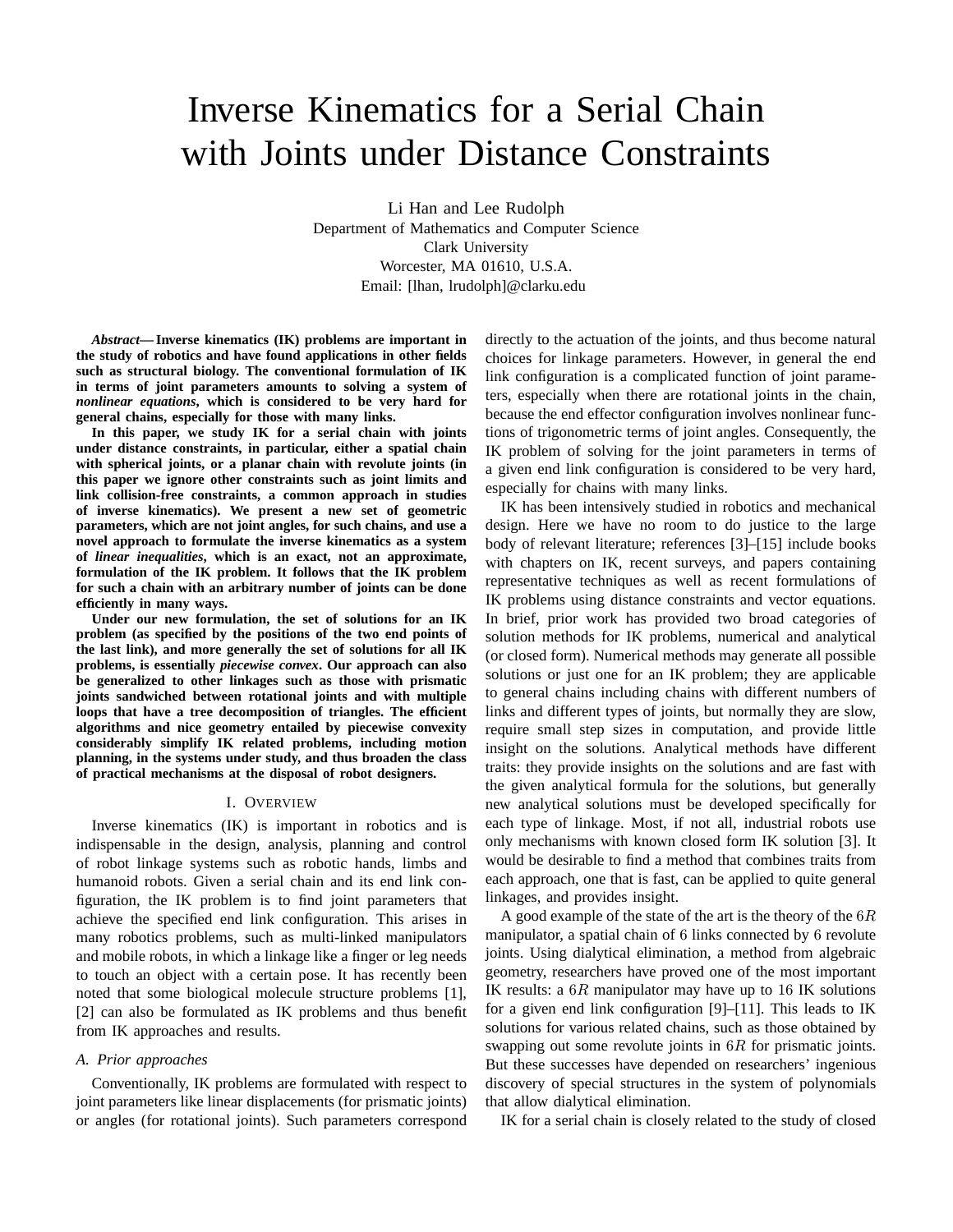chain systems. For an IK problem, since the end link configuration is specified we can supplement the real chain links with a virtual link from the base joint to the last link of the chain, thereby forming a closed chain in a loop configuration. In other words, the IK problem for a serial chain is essentially equivalent to the problem of generating closure configurations for a loop. Indeed, the intrinsic connection between these two problems has been recognized and explored. For example, the term "loop closure constraint" is used in both problems, and earlier methods developed for closed chains generate a loop configuration by breaking the loop into two serial subchains and then using random gradient descent [16] or a combination of forward and inverse kinematics [17] to try to make these two sub-chains meet. The efficiency of these approaches decreases rapidly for chains with many links. To address this issue, researchers have developed several closure configuration generation methods that can be adapted to solve the IK problem, such as the random loop generator [18] and iterative constraint relaxation [19], which have considerably improved performance over earlier methods.

In this paper, we study IK for a serial chain with rotational joints under distance constraints, in particular, a spatial chain with spherical joints or a planar chain with revolute joints. We ignore other constraints such as joint angle limits and the link collision-free constraint, a common approach in the study of inverse kinematics; also, for most of the paper we assume the distances between adjacent joints are fixed, to model rigid links, although we later briefly describe the generalization of our approach to variable distances, which can be used to model some prismatic joints. To simplify the discussion we will call a planar serial chain with n revolute joints a planar  $nR$  chain and a spatial serial chain with n spherical joints a spatial  $nS$ chain. Note that these linkages can also be used to model points under distance constraints in the plane and in space.

Prior work [20]–[23] on these systems, from the perspectives of closed chains and polygons, has described the topology of the set of closure configurations, which is essentially equivalent to the set of the solutions for an IK problem of a serial chain (also called the *self-motion space*). In particular, it has been proved that the configuration space of a spatial loop with spherical joints, if not empty, has only one connected component, while the configuration space of a planar loop with revolute joints has either one or two connected components, depending on the number of "long links" (a technical term, cf. [22]). Armed with the knowledge of the global structure of the configuration space, researchers [20], [22] have also developed polynomial time complete planners that guarantee to generate a path between two closure configurations in the same connected component; the generated path satisfies the closure constraints but may involve link crossing (collision) and violation of joint angle limits. In their recent work, Trinkle and Milgram [22], [23] proved, using joint angle parameters, that the configuration space of a closed chain with generic link lengths is a manifold. More specifically, for a planar loop with  $n$  links having 3 long links, the closure configuration space is a pair of  $(n - 3)$ -dimensional tori each coordinatized by



Fig. 1. Geometric Parameters: Diagonal Lengths and Dihedral Angles

the joint angles of the  $n-3$  short links. Thus for this type of planar loop, given two closure configurations in the same connected component, linear interpolation of the  $n-3$  joint angles (with the usual identification of angle  $2\pi$  with 0) is a valid path: the closure configuration space for a planar chain with revolute joints and 3 long links, coordinatized by joint angles derived from the short links, is practically convex.

One problem not yet addressed in the aforementioned prior work on chains with joints under distance constraints is how to generate the closure configuration of a closed chain, or equivalently, how to solve IK for a serial chain. A closure configuration generation method [24] specifically designed for closed chains with spherical joints assumes that a closure configuration is given and then generates more closure configurations by selecting a subchain of the closed loop and then flipping (rotating) it along the line connecting the two end-joints of that subchain. This simple algorithm works for loops with arbitrarily many chains. But it needs at least one seed closure configuration to start the flipping process. The general closure configuration methods mentioned earlier can certainly be applied. However, these methods still have difficulty with chains of many links, say over 100; and, as usual with numerical methods, they provide little insight on the solution sets.

#### *B. Our results*

For our study of IK, we assume that the base joint is fixed and the positions of the two end points of the last link are given as the specification for an IK problem. In place of joint angles, we use another equally geometric set of parameters for the chain. We will show a novel reformulation of the loop closure constraint obtained by breaking a loop into an open chain of triangles and using triangle inequalities. Our parameters are not joint parameters; they consist of some inter-joint distances and some triangle orientation data. With our parameters, the loop closure constraint can be formulated, exactly not approximately, as a set of *linear inequalities*. It will follow that the IK problem for an arbitrary number of joints reduces to solving linear inequalities, which can be efficiently done in many ways including linear programming.

Specifically, let  $kTK$  be the set of solutions for an IK problem of a given serial chain with rotational joints under distance constraints and  $n$  rigid links of specified lengths in space  $(k = 3)$  or the plane  $(k = 2)$ . We can choose an arbitrary joint of the chain to be an *anchor*; in this paper, we use the base joint as the anchor. In general we will call an object "anchored" if it includes the anchor joint. Draw the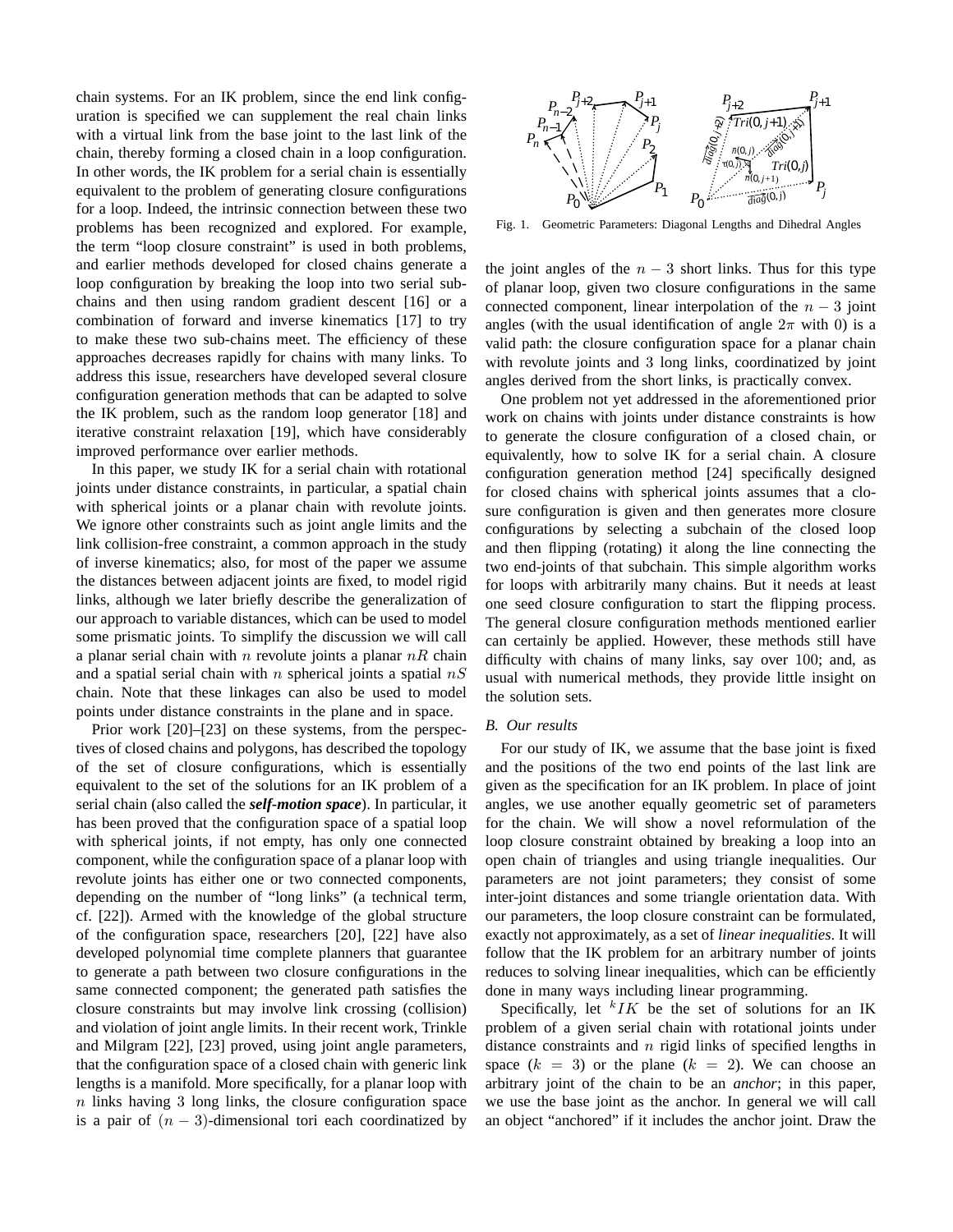anchored diagonals from the anchor to other joints. As shown in Fig. 1, these diagonals, along with the links, partition the loop into an open chain of triangles, with the configuration of the last triangle known for each given IK problem. In a sense, our new parameters are these anchored triangles themselves. We will extract more conventional parameters from these triangles including diagonal lengths  $\bar{r}(0)$  and triangle orientation parameters (dihedral angles for spatial  $nS$  and planar  $nR$  chains, or orientation signs for planar  $nR$  chains) in section II. We will show that our new parameters (anchored diagonal lengths, anchored triangle orientation parameters) are indeed coordinates for the set of all  $IK$  solutions not having any *degenerate* anchored triangles. Note that a triangle is degenerate when its three vertices are collinear. We will briefly describe how to generalize our new parameters to handle singular  $IK$  solutions.<sup>1</sup>

We will explain in section III that the anchored triangle orientation parameters are independent of the loop closure constraints. We will formulate the loop closure constraints as a set of linear inequalities in diagonal lengths  $\bar{r}(0)$  and show that the set of all diagonal lengths feasible for the solutions of a given  $IK$  problem is a readily computable convex polyhedron  $IKStretch(0)$  that is non-empty if and only if  $kIK$  is. Using our new parameters and the new formulation of the loop closure constraints, with proper treatments of singular configurations, the <sup>2</sup>*IK* of a planar  $nR$  chain is essentially tiled by  $2^{n-2}$  copies of the convex polyhedron  $IKStretch(0)$  joined into one connected component or two via proper boundary identification, making it piecewise convex in a very tractable sense; and the  ${}^{3}IK$  of a spatial  $nS$  chain is essentially the product of a high-dimensional torus and the convex polyhedron  $IKStretch(0)$ , making it what we call "practically convex" since a torus is easily cut open into a cube, which is convex. (We use the word "essentially" here because a certain lower-dimensional subset of IK solutions, namely that of the "super-singular" ones, to be defined later, does need some extra care.) To simplify our description, we will say that both  ${}^{3}IK$  and  ${}^{2}IK$  parameterized by our new parameters are piecewise convex, bearing in mind that the  ${}^{3}IK$ has only one piece and involves a torus factor space.

Although we cannot give details here, it will become clear that our parameters and the linear inequality formulation of the loop closure constraint can easily be generalized to a chain with prismatic joints sandwiched between rotational joints under distance constraints, and to some linkage systems involving multiple loops. Furthermore, the set of all IK solutions, which is the union of the solution sets for all IK problems, for the systems under study is still piecewise convex.

## *C. Discussion*

A few examples will highlight the connection between our work and prior results, as well as the new insights our work



(a) IKStretch for a planar  $6R$  chain or a spatial  $6S$  chain (b) Some IK solutions for a planar 6R chain

Fig. 2. IK examples for a 6-bar chain with link lengths (11, 12, 13, 14, 20, 8) and distances 23 and 21.6 from base joint to last joint and tip of the chain. The dashed-dot lines in (b) and in later figures are the diagonals from the base joint to the endpoints of the last link, which are known and fixed for each IK problem.

provides. The IK problem for a serial chain with 3 links has well known solutions: the IK problem, if not infeasible, has two solutions for a planar  $3R$  chain (one elbow-up, the other elbow-down), and a circle of solutions (free rotations around a line of the joint with unspecified position) for a spatial  $3S$ chain. Our new approach recovers these results.

For a planar 6R chain with generic link lengths, our approach constructs the IK solution set from 16 copies of a 3-dimensional convex polyhedron.<sup>2</sup> Fig. 2(a) shows the 3 dimensional convex polyhedron  $IKStretch(0)$  for the 6-bar IK problem specified in the caption. Fig. 2(b) shows some IK solutions for a planar  $6R$  chain, with the base joint at the origin and the two joints of the end link at the positions specified for some IK problem.

Our linear inequality formulation of IK problems for a chain with rotational joints under distance constraints allows efficient computation of IK solutions for chains of this class of arbitrarily many joints. In addition to linear programming, we have developed a suite of methods [25] for solving IK problems, some outperforming linear programming. For example, one of our best generators, which we call the diagonal sweeping method, can generate one set of diagonal lengths for an IK problem for a loop of 1000 links in 19 milliseconds in Matlab on a desktop computer. This one set of diagonal lengths can be used to generate  $2^{998}$  related IK solutions for a planar chain, or be combined with a 998-dimensional torus,  $(S^1)^{998}$ , to generate a family of related IK solutions for a spatial chain. Fig. 3(a) shows some IK solutions for a spatial  $1000S$  chain.

Our new formulation and results for IK problems of chains with rotational joints under distance constraints have profound implications for such systems. As is well known in robotics, system designers gain important insight from knowledge of IK solutions and their dependence on the underlying parameters. Partly due to the importance of IK problems in robotics and the lack of general solving strategies, mechanisms used in the design of robots have generally tended to be those known to have analytical IK solutions. The nice geometry of the IK solutions of planar  $nR$  and spatial  $nS$  chains, and the resulting efficient algorithms, will provide robot designers with

<sup>&</sup>lt;sup>1</sup>A configuration that is singular in the traditional sense but includes no degenerate *anchored* triangle poses no problems for our new parametrization, so for our purposes it is non-singular. We will discuss the role of anchor choice in future papers.

 $2$ Note that the class of systems studied here does not contain what is commonly called a  $6R$  chain, in which  $6$  links are connected by revolute joints in space rather than in the plane.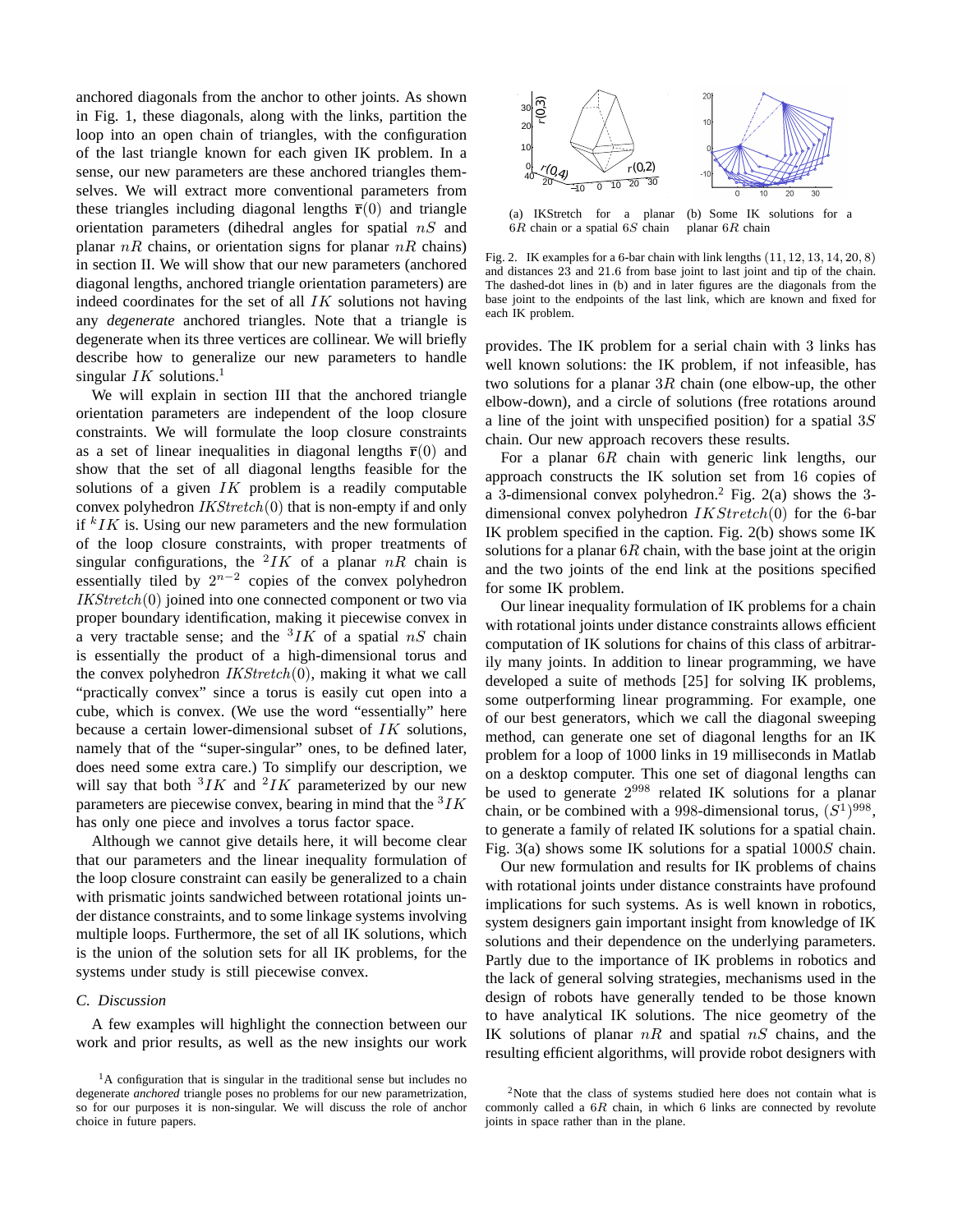

(a) Some IK solutions for a spatial 1000S chain (b) Manipulation path of two fingers, each being a 5S chain

Fig. 3. IK related examples for spatial  $nS$  chains

a broader class of practical mechanisms.

In particular, the piecewise convexity of an IK solution set and, more strikingly, the piecewise convexity of the set of all IK solutions, considerably simplify the kinematics problems of the linkage system such as path planning and manipulation planning, which is a great benefit on its own and further makes the system more appealing for robot design. Essentially, for a spatial  $nS$  chain and two points on its self-motion manifold, linear interpolation between our parameter values of the two points stays on the manifold; this need not be the case with the joint angle parameters. Fig. 3(a) actually shows a linear path between two solutions (with different diagonal lengths and triangle orientations) for one 1000S chain IK problem.

Fig. 3(b) shows a manipulation path of a block grasped by two fingers (of different colors), each a spatial 5S chain. Even with the fingertips changing their positions during the manipulation process, we can still use the linear interpolation of the new linkage parameters and the object configurations of the two given configurations to find a path for the system, since the set of all IK solutions is piecewise practically convex. Path planning for planar  $nR$  chains is a little more involved than for spatial  $nS$  chains, since their configuration spaces are more complicated. Fig. 2(b) actually pictures a linear path between two IK solutions in a single copy of  $IKStretch(0)$ ; the validity of this path is guaranteed by the convexity of  $IKStretch(0)$ . To join two IK solutions not on the same copy of  $IKStretch(0)$ of  $^2$ IK for a planar nR chain, we need to find critical intermediate singular configurations that can connect the start and goal copies possibly via some other copies; again, efficient algorithms like linear programming and diagonal sweeping can be used to compute these critical configurations. Thus, as shown in our paper [26] motion planning for planar  $nR$ chains can also be efficiently done.

#### II. NEW PARAMETERS

## *A. Problem formulation*

Consider a serial chain consisting of  $n$  rigid links with link lengths  $l_j > 0, j = 0, \ldots, n-1$ , connected by spherical joints (for a chain in three-dimensional space) or revolute joints (for a chain in the plane). Denote the end points of the links in the chain, including the joints and the tip of the last link, by  $P_j$ ,  $j = 0, \ldots, n$ . With a slight abuse of notation, we will also write  $P_j$  for the coordinate of the point  $P_j$ .

For this paper, we assume that a chain configuration is completely specified by its joint positions. In such a system model, each link is represented by two points at its ends. For a general rigid link, two points may not be enough to specify the link configuration—for instance, if the link is not symmetric about the line passing through its endpoints. Nevertheless, we adopt this formulation since it still captures the essence and complexity of the IK problem.

For the IK problem, a reference frame is given and the configuration of the first joint and the last link is specified; the problem is to find joint variables achieving the required end link configuration. Conventionally, a local frame of the last link needs to be defined and its relative position and orientation with respect to the reference frame, which can be described by a rigid body transformation matrix in  $SE(k)$ , are used to describe the last link configuration. In this paper, instead of directly using a transformation matrix, we use the positions of the last two points  $P_n$  and  $P_{n-1}$  as the specified values for a given IK problem. These two values should be easily derived from the local frame of the last link, since a conventional local frame for the link will have the origin at one endpoint and one of the axis directions as the link direction. In the rest of this paper, we will refer to the first joint  $P_0$  and the last two endpoints  $P_{n-1}$ ,  $P_n$  as the end joints of our chain.

A spherical joint  $i$  can be parameterized by two spherical angles, say  $\alpha_i$  and  $\beta_i$ , with  $\alpha_i \in (-\pi, \pi]$ ,  $\beta_i \in (-\pi/2, \pi/2]$ . A revolute joint can be parameterized by  $\alpha_i$ , or equivalently, restricting  $\beta_i$  used in a spherical joint to zero. With our notation, the conventional formulation of an IK problem respect to joint angles can be described as follows.

$$
IK: (P_0, P_{n-1}, P_n, l) \to (\alpha_i, \beta_i, i = 0, \dots, n-1)
$$
 (1)

Here  $\bar{l} = (l_0, \ldots, l_{n-1})$  is the *n*-tuple of link lengths. Clearly, the joint angles of the last link can easily be computed from its two endpoint positions; the main difficulty of the inverse kinematics lies in computing the joint angles of the subchain from link 0 to link  $n-2$ .

For the development of our parameters, we note that the IK problem can also be formulated in terms of joint positions. This is because with all joint positions computed, it is straightforward to obtain joint angles.

$$
IK: (P_0, P_{n-1}, P_n, \bar{l}) \to (P_i, i = 1, \dots, n-2) \tag{2}
$$

Conversely, as shown in this section, a given set of our parameters taken together with the given end joint positions can be used to uniquely determine all joint positions. In other words, the following function is well defined for our parameters, temporarily denoted Param.

$$
f:(P_0, P_{n-1}, P_n, \bar{l}, Param) \to (P_i, i = 1, ..., n-2).
$$

Section III addresses how to solve inverse kinematics problems with respect to our parameters,

$$
IK: (P_0, P_{n-1}, P_n, \overline{l}) \rightarrow Param.
$$

## *B. Serial spatial chains with spherical joints: new parameters*

For a given serial chain with a fixed base and  $n$  links, use the base (joint 0) as the anchor joint and draw the diagonals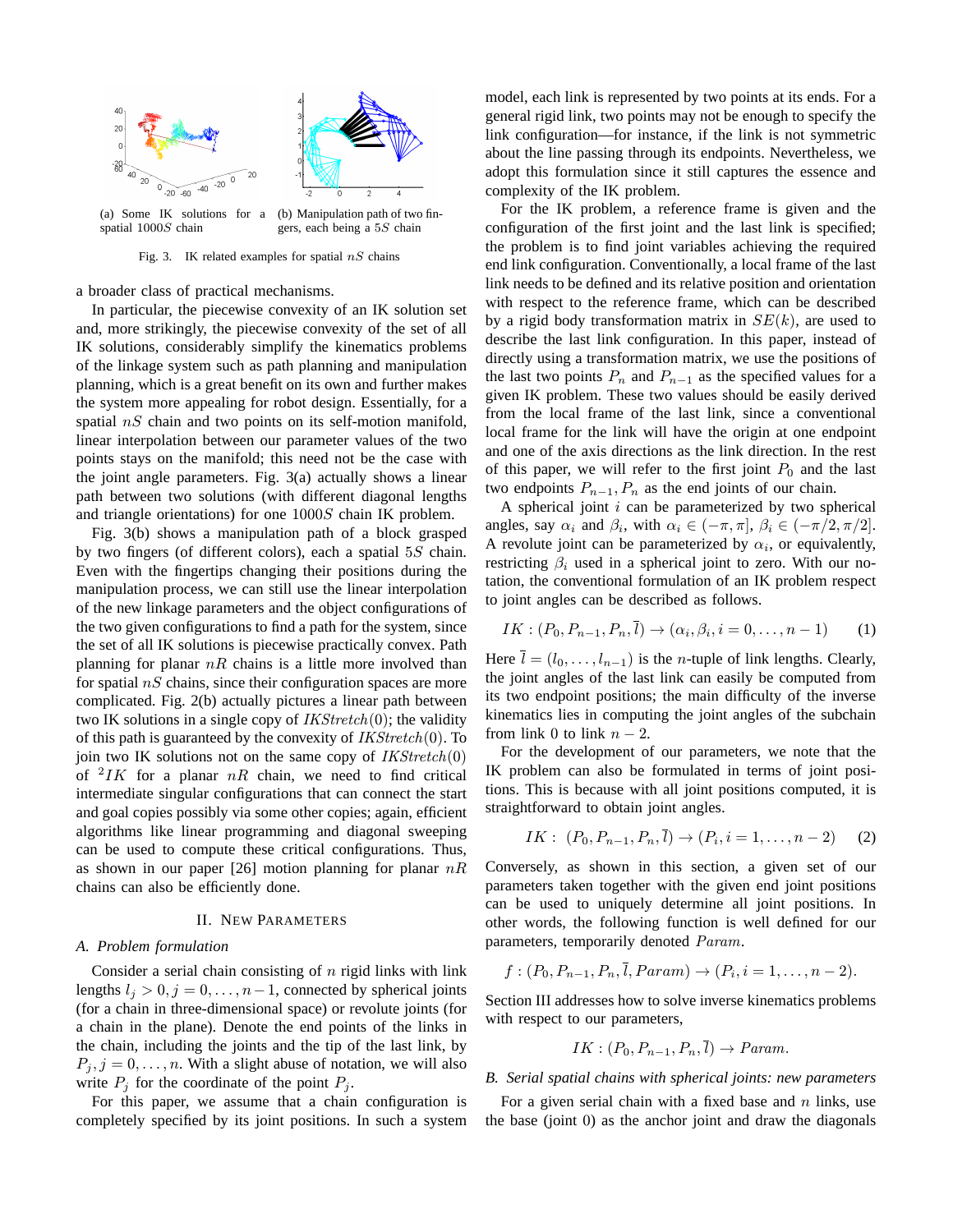from the anchor to other joints  $P_j$ ,  $j = 1, 2, ..., n$ , as shown in Fig. 1. Note that genuinely "diagonal" vectors correspond to  $j = 2, \ldots, n$ ; for  $j = 1$ , we get link 0 that is incident on the anchor joint. It will become clear soon that treating this link also as a diagonal simplifies our description. The diagonals and chain links define  $n-1$  triangles all sharing the anchor joint; a configuration of the chain is called *singular* for that anchor in case one or more of these triangles is degenerate, *i.e.*, reduces to a line segment. Denote the vector from the anchor joint 0 to a line segment, Before the vector from the anchor joint of to joint j by  $diag(0, j)$   $(j = 1, ..., n)$ , its length by  $r(0, j)$ , and its corresponding unit directional vector by  $\overline{diag}(0, j)$ . Of course  $diag(0, j)$  is not defined in case  $r(0, j) = 0$ , but this happens if and only if joint  $j \in \{2, \ldots, n\}$  has become coincident with the anchor, which is a special type of singular configuration that we call *super-singular*. In this paper, we focus on non-singular  $IK$  solutions, which form an open dense subset of the whole  $IK$  solution set.

Each pair of adjacent non-degenerate triangles defines an angle, called a dihedral angle, that reflects the relative orientation of the triangle pair. Denote the triangle formed by the anchor joint and consecutive endpoints j and  $j+1$  by  $Tri(0, j)$  $(j = 1, \ldots, n - 1)$ , and its unit normal by

$$
\overrightarrow{n}(0,j) = normalize(\overrightarrow{diag}(0,j) \times \overrightarrow{diag}(0,j+1))
$$

(where  $\times$  is vector cross product). Define the dihedral angle between consecutive triangles  $Tri(0, j)$  and  $Tri(0, j+1)$  to be the angle for rotating  $\overline{n}(0, j)$  to  $\overline{n}(0, j + 1)$  about their shared diagonal  $diag(0, j + 1)$ , and denote it  $\tau(0, j)$ . Thus

$$
\overline{n}(0, j + 1) = Rot(\overline{diag}(0, j + 1), \tau(0, j))\overline{n}(0, j), \nj = 1, ..., n - 2
$$
\n(3)

where  $Rot(\overline{diag}(0, j + 1), \tau(0, j))$  is the matrix representing rotation about the unit diagonal vector  $\overline{diag}(0, j + 1)$  by the angle  $\tau(0, j)$ .

For the IK problem, the last two diagonal lengths  $r(0, n-1)$ and  $r(0, n)$ , and the orientation of the last triangle, can be computed from the given endpoint position  $P_0$ ,  $P_{n-1}$ ,  $P_n$ . So there are  $n-3$  unknown diagonal lengths and  $n-2$  unknown dihedral angles, which we can group together into column vectors. Our new parameters for the IK problem (defined with respect to the anchor 0) are  $(\bar{\mathbf{r}}(0), \bar{\tau}(0))$ , where  $\bar{\mathbf{r}}(0)$  is the set of diagonal lengths (well defined everywhere on  $kIK$ ), and  $\overline{\tau}(0)$  is the set of dihedral angles (well defined on non-singular configurations).

$$
\overline{\mathbf{r}}(0) = [r(0,2), \dots, r(0, n-2)]'
$$
  
\n
$$
\overline{\tau}(0) = [\tau(0,1), \dots, \tau(0, n-2)]'
$$
\n(4)

As stated earlier, we will show in the next section how to compute these parameters for a given set of end joint positions. Here we assume that we have a set of diagonal lengths and dihedral angles for a given set of end joint positions, and we will show how to compute other joint positions.

$$
f: (P_0, P_{n-1}, P_n, \bar{l}, \bar{r}(0), \bar{\tau}(0)) \to (P_j, j = 1, \dots, n-2)
$$
 (5)

Input: 
$$
P_0, P_{n-1}, P_n, \bar{l}, \bar{r}(0), \bar{\tau}(0)
$$
  
\nOutput:  $P_j, j = 1, ..., n-2$   
\nAlgorithm:  
\n1.  $\overline{diag}(0, n) = normalize(P_n - P_0)$   
\n2.  $\overline{diag}(0, n-1) = normalize(P_{n-1} - P_0)$   
\n3.  $\bar{n}(0, n-1) = normalize(\overline{diag}(0, n-1) \times \overline{diag}(0, n))$   
\n4. for  $j = n-2$  to 1  
\n5.  $\bar{n}(0, j) = Rot(\overline{diag}(0, j+1), -\tau(0, j))\bar{n}(0, j+1)$   
\n6.  $\gamma(0, j) =$  $\alpha \cos\left(\frac{r^2(0, j) + r^2(0, j+1) - l_j^2}{2.0 * r(0, j) * r(0, j+1)}\right)$   
\n7.  $\overline{diag}(0, j) = Rot(\overline{n}(0, j), -\gamma(0, j))\overline{diag}(0, j+1)$   
\n8.  $P_j = P_0 + r(0, j)\overline{diag}(0, j)$   
\n9. endfor

#### Fig. 4. Algorithm for Computing Joint Positions of a Spatial Chain

Our algorithm computes the joint coordinates incrementally and is given in Fig. 4. The first three lines in the algorithm compute the diagonal and normal vectors of the last triangle. Then the loop between lines four and nine computes the joint positions, starting at the one closest to the last triangle (which is joint  $n-2$ ) and moving down to joint 1, with each execution of a loop determining one joint position. Inside the loop, line 5 computes the normal of a current triangle, which is adjacent to the most recently determined triangle. Note that the current triangle shares a diagonal, and thus two joints, with its known neighbor, and thus has only one unknown joint position and one unknown diagonal vector. Line 6 uses the law of cosines to determine the angle between the two diagonals of the current triangle. Line 7 computes the direction of the unknown diagonal vector of the current triangle, and line 8 uses the computed diagonal direction and given diagonal length to compute the joint position.

The algorithm must be modified to handle singular configurations. If a configuration is singular but not super-singular that is, if at least one triangle is degenerate but no diagonal has length 0—then the modification is simple. Although there is no natural way to select any particular unit vector to play the role of  $\overline{n}(0, j)$  at the corresponding "singular step" in our algorithm, any unit vector in the well-defined plane perpendicular to all sides of the degenerate triangle can serve as  $\overline{n}(0, j)$ . In practice, we can make a definite choice by setting  $\overline{n}(0, j) = \overline{n}(0, j + 1)$ , and choosing  $\overline{n}(0, n - 1)$  at random in case  $Tri(0, n - 1)$  is degenerate. Super-singular configurations have even greater indeterminacy and require some other parameters, which will be described in our future papers. Singular and super-singular configurations play an important role in using our parameters to reconstruct the global topological structure of the configuration space, especially for planar  $nR$  chains as shown in paper [26].

#### *C. Serial planar chains with revolute joints: new parameters*

For a planar chain, we define the same set of anchored diagonals and triangles as for a spatial chain, and use the anchored diagonal lengths  $\bar{\mathbf{r}}(0)$  as part of the parameters. Since all triangles of a planar chain are in one plane, each dihedral angle—if well defined—can be only 0 or  $\pi$ , depending on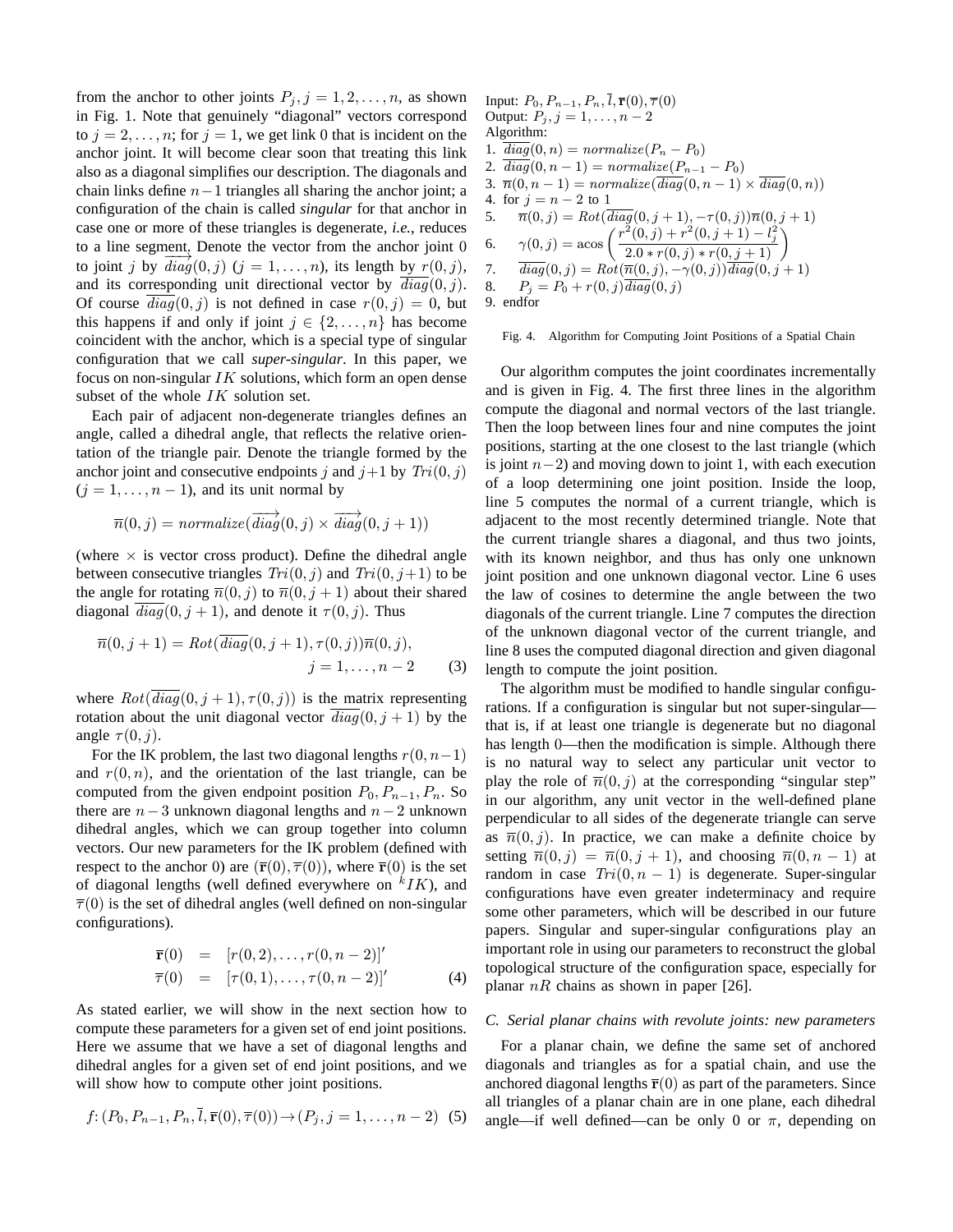

Fig. 5. Changing one triangle orientation (black to dark gray)

whether the two triangles between which the angle lies have the same or opposite orientations. Therefore, a straightforward adaptation of the spatial chain parameters to planar chains is to use the same set of parameters  $\bar{\mathbf{r}}(0), \bar{\tau}(0)$ , taking note that each dihedral angle is either 0 or  $\pi$ . An alternative representation of triangle orientations is by direction signs of triangle normals. If we consider our planar chain to lie in the XOY plane in space, then all points of the chain have zero  $(0)$  z coordinates, and all normals of the non-singular triangles are in the  $z$  direction, either positive or negative. Therefore, we can use the positive (+) and negative (−) signs to represent the orientations of these triangles. We will define the orientation sign of a singular anchored triangle to be 0.

The discrete dihedral angle values and orientation signs are equivalent parameters for the anchored triangle orientations; and each set can be changed to the other easily. However, they have different characteristics and may be suitable for different types of problems. In particular, the orientation sign parameters are particularly convenient for determining if any two given configurations have opposite orientations in any of their anchored triangles. In the plane, change of triangle orientations (such as the two drawn in in Fig. 5(a), which differ in only one triangle orientation, black versus dark gray) must go through singular configurations of the triangle (like the one in light gray—see [26] for more details). But in space, changing triangle orientation is much easier since we can just flip that triangle (Fig.  $5(b)$ ). Henceforth, we use orientation signs in this paper for planar chain triangle orientations.

Denote the orientation sign of  $Tri(0, j)$  by  $s(0, j)$ . For the IK problem, the orientation of the last triangle can be computed from the specified end joint positions. The orientation signs of all unknown triangles will be grouped into a column vector and referred to as  $\bar{s}(0)$  in the rest of the paper.

$$
\bar{\mathbf{s}}(0) = [s(0,1) \ \cdots \ s(0,n-2)]'
$$
 (6)

$$
s(0,j) \in \{+, -, 0\}, \ j = 1, \dots, n-2 \tag{7}
$$

The planar counterpart of algorithm 4 for computing joint positions from end joint positions and our parameters uses ideas similar to those used for the spatial case. It is considerably simpler and is not included here due to space limit.

#### III. THE INVERSE KINEMATICS SOLUTIONS

In this section we describe how to compute IK solutions in terms of our new parameters. We now indicate the index

of the anchor, 0, explicitly by writing  ${}^{3}IK(0)$  for the set of all IK solutions for a spatial chain and  $^2IK(0)$  for a planar chain, parameterized by our new parameters anchored at the base joint. Our task is to compute the possibly empty sets

$$
{}^{3}\widetilde{IK}(0) = \{(\overline{\mathbf{r}}(0), \overline{\tau}(0)) \mid \overline{\mathbf{r}}(0) \text{ and } \overline{\tau}(0) \text{ reach the specified end joint position}\},
$$
(8)  

$$
{}^{2}\widetilde{IK}(0) = \{(\overline{\mathbf{r}}(0), \overline{\mathbf{s}}(0)) \mid \overline{\mathbf{r}}(0) \text{ and } \overline{\mathbf{s}}(0) \text{ reach the}
$$

specified end joint position { (9)

attained by our parameter values on the set of solutions where they can be defined.

Note that by drawing a diagonal from the base joint to the end joint, we define a virtually closed chain such that solving the IK problem is equivalent to generating chain parameters that can keep the chain closed and place the end points at the specified positions. In other words, we need to find the set of chain parameters that satisfy the *loop closure constraints*. We further note that by drawing the diagonals from the base joint to all other joints, we *decompose the closed chain into a chain of triangles* with the last triangle completely known from the inverse kinematics specification.

## *A. The sets of parameters*  $\bar{\mathbf{r}}(0)$  *and*  $\bar{\tau}(0)/\bar{\mathbf{s}}(0)$  *are uncoupled*

**Our first observation** is that the triangle orientations are independent of the loop closure constraints. In fact, given a spatial loop configuration, changing one dihedral angle is equivalent to flipping part of the serial chain about the corresponding diagonal vector while keeping the other part fixed, as shown in Fig. 5(b). Similarly, changing the orientation sign of a non-singular anchored triangle amounts to flipping one side of the triangle to the other, as shown in Fig. 5(a). Clearly flipping one or more anchored triangles can lead to different configurations, and yet maintains the link lengths, the anchored diagonal lengths and the loop closure.

Therefore, the diagonal lengths and the triangle orientation parameters (dihedral angles or orientation signs as applicable) are uncoupled; and the loop closure constraints pose no restrictions on feasible values of the anchored triangle orientations. More specifically, for a spatial  $nS$  chain, each of its anchored dihedral angles can be any value in  $[-\pi, \pi]$ , which can be identified with a flat circle obtained by identifying the endpoints of an interval of length  $2\pi$ ; for a planar  $nR$  chain, each of the orientation signs for its non-singular anchored triangles can indeed be any value in  $\{+, -\}.$ 

## *B. The set of all feasible diagonal length values*

Now that we have uncoupled the diagonal length parameters from the triangle orientation parameters, we formulate the closure constraints on the diagonal lengths. As described earlier, by drawing diagonals from the base joint to the joints not adjacent to it, we define  $n - 1$  triangles, with links and diagonals as triangle sides. The last triangle is completely known for any given case of IK problems. It is conceivable that an inappropriate value of a diagonal length may make the diagonal too long or too short to form a triangle and thus may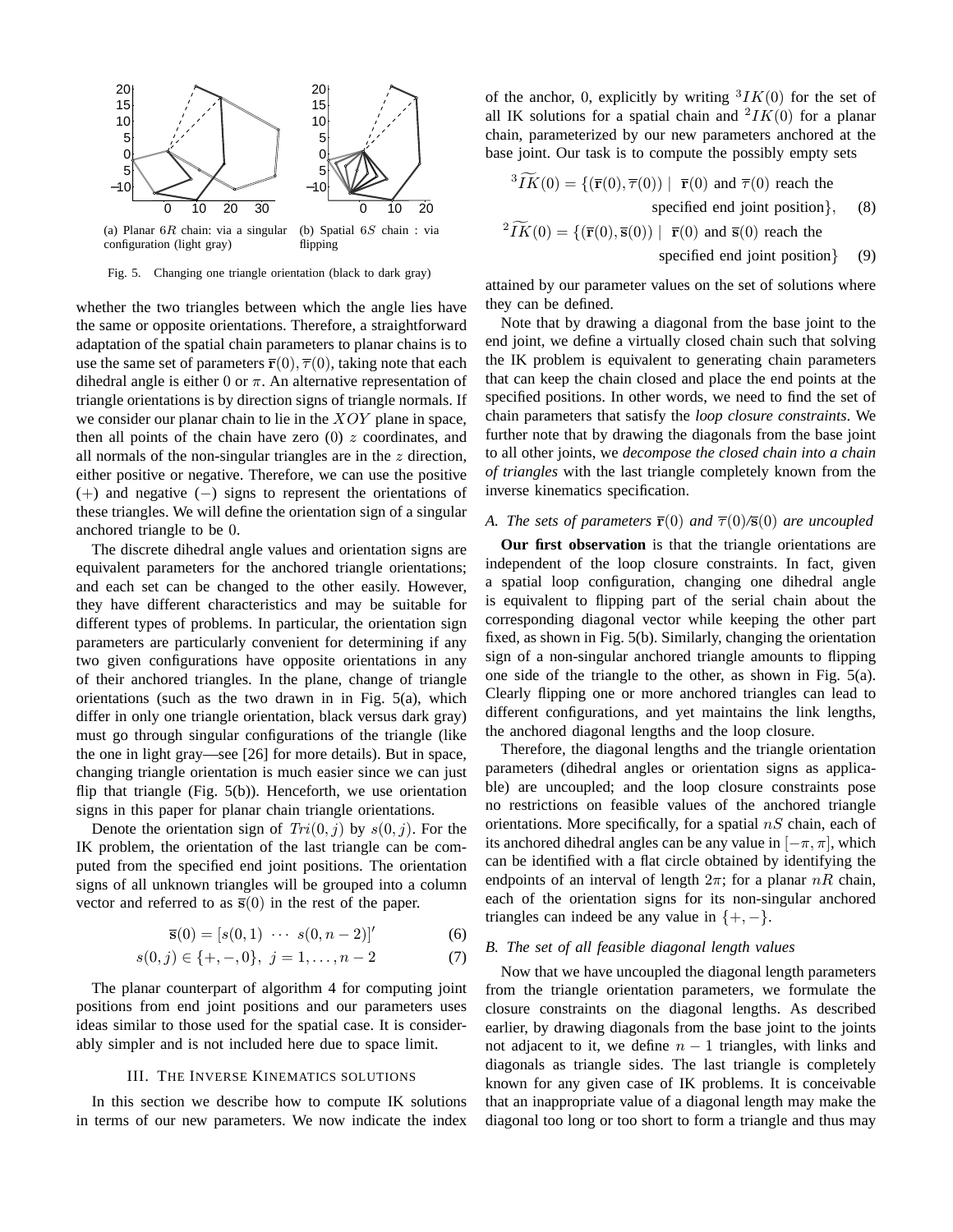not be part of the IK solution. **Our second observation** is that for a given set of diagonal lengths, the loop closure constraint can be satisfied if and only if they can form all  $n-2$  unknown triangles with the links. From basic plane geometry, we know that a set of three non-negative numbers  $\{l1, l2, l3\}$  can serve as the side lengths of a (possibly degenerate) triangle if and only if no side length is strictly greater than the sum of the other two side lengths. In other words,  $\{l1, l2, l3\}$  must satisfy

$$
l1 \le l2 + l3, l2 \le l3 + l1, l3 \le l1 + l2
$$
 (10)

Furthermore, the triangle is non-degenerate if and only if all three inequalities are strict. Using these triangle inequalities, we can explicitly write out the loop constraints in terms of the lengths of the links and diagonals in the compact matrix format

$$
T\bar{\mathbf{r}}(0) \le \bar{\mathbf{b}}(0),\tag{11}
$$

where  $\bar{\mathbf{r}}(0)$  is the vector of diagonal lengths,  $\bar{\mathbf{b}}(0)$  is the vector of terms on the right hand side, and the  $(3n - 8) \times (n - 3)$ matrix  $T$  has one row for each inequality in the following system.

$$
r(0,2) \leq l_0 + l_1
$$
  
\n
$$
-r(0,2) \leq -|l_0 - l_1|
$$
  
\n
$$
r(0,j) - r(0,j+1) \leq l_j
$$
  
\n
$$
-r(0,j) + r(0,j+1) \leq l_j
$$
  
\n
$$
-r(j) - r(j+1) \leq -l_j
$$
  
\n
$$
r(0, n-2) \leq l_{n-2} + |P_0 P_{n-1}|
$$
  
\n
$$
-r(0, n-2) \leq -|l_{n-2} - |P_0 P_{n-1}|
$$

The first and last two lines in (12) are inequalities for the first and last unknown triangles,  $Tri(0, 1)$  and  $Tri(0, n - 2)$ , and  $|P_0P_{n-1}|$  is the length of the virtual link from  $P_0$  to  $P_{n-1}$ . Each of these two triangles has two links and one diagonal as its sides. The middle three lines in (12) are for intermediate triangles  $Tri(0, j)$   $(j = 2, ..., n - 3)$ , each having one link and two diagonals as its sides.

Denote the side of all feasible  $\bar{r}(0)$  values to be  $IKStretch(0)$ , we have

$$
IKStretch(0) = {\overline{\mathbf{r}}(0) | T\overline{\mathbf{r}}(0) \le \overline{\mathbf{b}}(0)}.
$$
 (13)

Note that all constraints on the diagonal vectors are *linear inequalities* and each one defines a closed half space. Thus  $IKStretch_0$  is the intersection of half-spaces; by convexity theory, it is a convex polytope. Moreover, it is easy to see that, for a given set of positive link lengths, the lengths of all diagonal vectors are bounded between zero and the sum of all link lengths, which are all encoded in the triangle inequality constraints. So—again by convexity theory—we conclude that *IKStretch*<sup>0</sup> is a *convex polyhedron*, possibly empty, of dimension  $n - 3$  (for generic link lengths) or less.

# *C.* The convexity of <sup>k</sup>IK

Note that any point  $\bar{\mathbf{r}}(0)$  in  $\text{Int}(IKStretch(0))$ , the interior of  $IKStretch(0)$ , satisfies all triangle inequalities in (12) as strict inequalities without achieve equality in any of them. This means that none of the anchored triangles can be singular for the given diagonal lengths. In fact,  $Int(IKStre  $tch(0)$ )$  is the set of all  $\bar{\mathbf{r}}(0)'s$  leading to non-singular IK solutions. Taking our two observations together, we can write the set of all nonsingular  $IK$  solutions as the product of the two factor spaces as follows.

$$
^{k}\widetilde{IKNS}(0) = Int(IKStretch(0)) \times ^{k}IKFlip(0)
$$
 (14)

where  $k$  IKFlip(0) is the set of feasible triangle orientation parameter values, with  ${}^{3}IKFlip(0) = [-\pi, \pi]^{n-2}$  and  $^{2}IKFlip(0) = \{+, -\}^{n-2}.$ 

 $3IKFlip(0)$  is a high-dimensional torus, which can be easily cut open into a cube and thus can be viewed as practically convex. Therefore,  $\sqrt[3]{KNS(0)}$  is practically convex. We describe this situation succinctly by saying that <sup>3</sup> IK is *practically convex*: our parameters give a one-to-one correspondence between its open dense subset of non-singular configurations and the convex set  $Int(IKStretch_0) \times [-\pi, \pi]^{n-2}$ . Of course <sup>2</sup>IKFlip(0) is not convex (except for the trivial case  $n = 2$ ), but the product  $Int(IKStretch(0)) \times 2IKFlip(0) = 2 \widetilde{IKNS}(0)$ is the union of  $2^{n-2}$  pairwise disjoint copies of the convex polyhedron Int $(IKStretch(0))$ , and our parameters identify the open, dense, generally disconnected set of non-singular configurations in <sup>2</sup>*IK*. We say that <sup>2</sup>*IK* is *piecewise convex*.<sup>3</sup> We summarize our results in the following theorems.

**Theorem** *1:* Given a spatial closed chain of *n* rigid links connected by spherical joints and the positions of its base point  $P_0$  and the endpoints of the last link  $P_{n-1}$ ,  $P_n$ , the set  ${}^3IK(0)$ of IK solutions with respect to the parameter set of diagonal lengths and dihedral angles, if not empty, is practically convex.

**Theorem** 2: Given a planar closed chain of n rigid links connected by revolute joints and the positions of its base point  $P_0$  and the endpoints of the last link  $P_{n-1}, P_n$ , the set  ${}^{2}IK(0)$  of IK solutions with respect to the parameter set of diagonal lengths and triangle orientation signs, if not empty, is piecewise convex.

While we have no space to give details in this paper, we can prove that the anchor and the corresponding parameters determine a *stratification* of  $kTK$  in a sense familiar from topology and algebraic geometry—that is, a decomposition of  $kIK$  into finitely many smooth connected pairwise disjoint manifolds, its *strata*, of various dimensions (see, *e.g.*, [27]). Refer to paper [26] for the stratification of the self-motion space of a planar  $nR$  loop.

## IV. GENERALIZATIONS OF OUR APPROACH

Our parameters can be generalized to other type of chains and IK problems. For example, all link lengths and the endto-end distance ( $|P_0P_{n-1}|$ ) in our formulation of the inequalities (12) are assumed to be fixed. If we allow some link length, say  $l_k$ , to lie in an interval  $[\underline{l}_k, \overline{l}_k]$ , we can augment our parameters with this link length variable and introduce

<sup>&</sup>lt;sup>3</sup>We will describe the strata of  $kTK$  in all dimensions in future papers, using parameters like those described here but somewhat more complicated, particularly for super-singular strata. Then, guided by the face structure of IKStretch, we reconstruct the global topology of  $k$  IK from its strata.